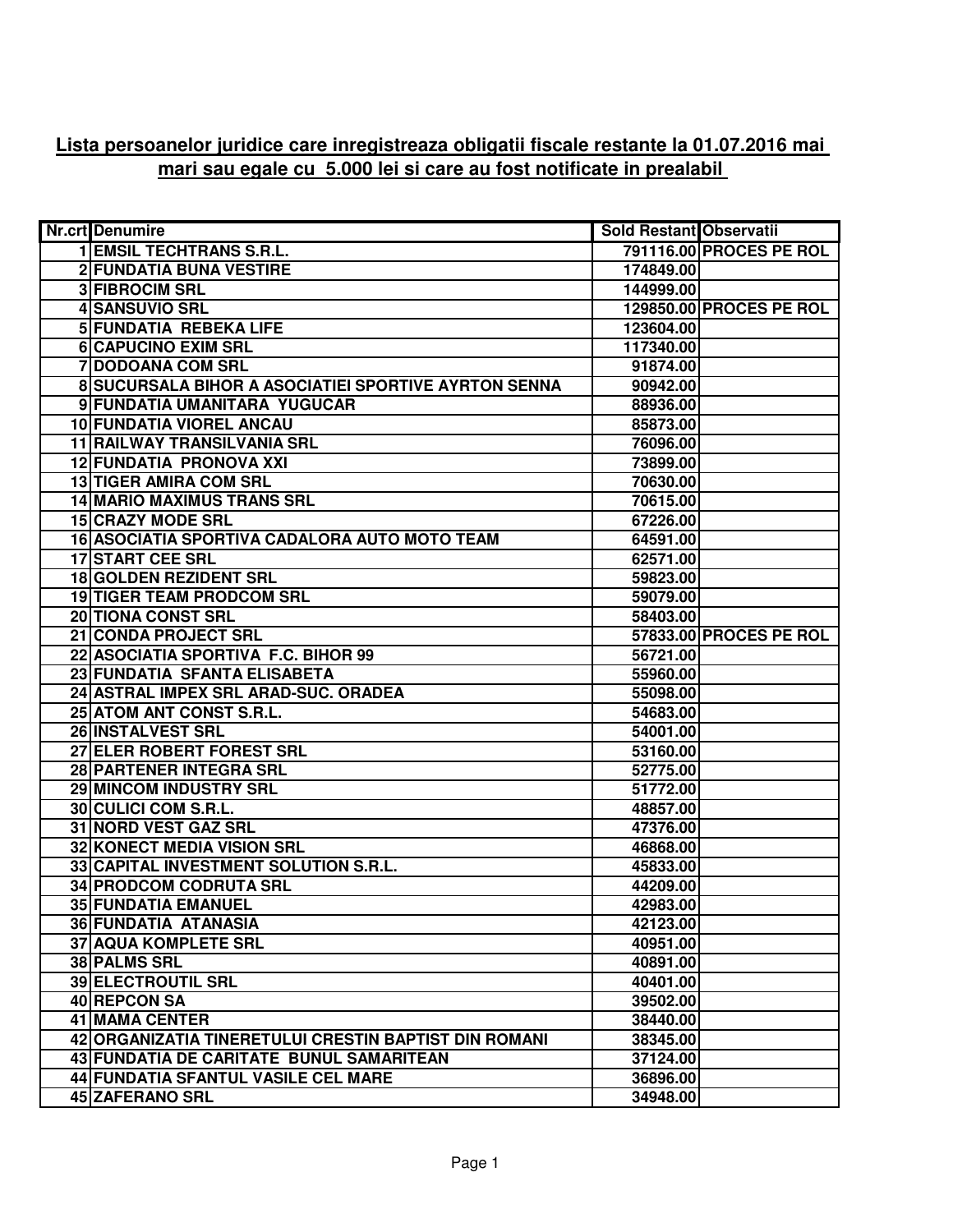| Nr.crt Denumire                                  | Sold Restant Observatii |                        |
|--------------------------------------------------|-------------------------|------------------------|
| <b>46 TECHNO MONTAJ SISTEM SRL</b>               | 33477.00                |                        |
| <b>47 ISTIALIS SRL</b>                           | 33457.00                |                        |
| 48 LICUDAM SRL                                   | 32525.00                |                        |
| <b>49 BAZALT TRANS SRL</b>                       | 32357.00                |                        |
| 50 FUNDATIA AGRARIA                              | 31740.00                |                        |
| 51 INSTALATII FRIGORIFICE M.R.I. S.R.L.          | 30883.00                |                        |
| 52 FUNDATIA MIORITA                              | 30220.00                |                        |
| 53 FUNDATIA STEAUA VIETII                        | 29967.00                |                        |
| <b>54 FEDEX TRANSPORT SRL</b>                    | 29689.00                |                        |
| 55 CECCONI TRANSPORT-ORADEA INTERNATIONAL S.R.L. | 29329.00                |                        |
| <b>56 FUNDATIA MOISE</b>                         | 28745.00                |                        |
| 57 VAZCOM SRL                                    | 28141.00                |                        |
| 58 FUNDATIA AGAPE                                | 27864.00                |                        |
| 59 AKABE TRANSPORT SRL                           | 27806.00                |                        |
| 60 TERASTON INVEST SRL                           |                         | 27233.00 PROCES PE ROL |
| 61 GELATERIA SANDRO SRL                          | 26985.00                |                        |
| 62 METAL CASA SRL                                | 25821.00                |                        |
| 63 FUNDATIA BRAVO HELP                           | 25600.00                |                        |
| 64 ROSNIC COM S.R.L.                             | 25597.00                |                        |
| 65 BASIS MANAGEMENT SOLUTION OFFICE SRL          | 25595.00                |                        |
| 66 BACIO DOLCE SRL                               | 24935.00                |                        |
| 67 LOGICA FOX SRL                                | 24920.00                |                        |
| 68 FUNDATIA CERTO                                | 24370.00                |                        |
| 69 FUNDATIA ANDRADOR                             | 23616.00                |                        |
| 70 GIACOMIRA SRL                                 | 23307.00                |                        |
| 71 CASA DE EDITURA SI PRESA FOGET 2006 SRL       | 23229.00                |                        |
| 72 ORFOREST SRL                                  | 22715.00                |                        |
| 73 EXPRES BUSINESS INVESTMENT SRL                | 22655.00                |                        |
| 74 FUNDATIA DE INTRAJUTORARE RABINUL             | 22521.00                |                        |
| 75 FUNDATIA ORDINUL DE MALTA                     | 22113.00                |                        |
| <b>76 EURO LOAD INTERNATIONAL SRL</b>            | 21651.00                |                        |
| 77 FUNDATIA MARCELLO                             | 21457.00                |                        |
| 78 LAND CONSULTING EVENT SRL                     | 21398.00                |                        |
| <b>79 COYOTE UGLY SRL</b>                        | 21340.00                |                        |
| 80 FUNDATIA PENTRU AJUTOARE UMANITARE LATIMERIA  | 21252.00                |                        |
| 81 SPERANTA - SERVICII SI COMERT SRL             | 20889.00                |                        |
| 82 FUNDATIA CASTELANI EMAUS                      | 20855.00                |                        |
| 83 BEE FEE CONSULTING SRL                        | 20671.00                |                        |
| <b>84 DONETII COM SRL</b>                        | 20636.00                |                        |
| 85 GORDAN & BODEAN S.R.L.                        | 20615.00                |                        |
| 86 ASOCIATIA AVA EMANUEL                         | 20565.00                |                        |
| 87 MEGAMOTORS TRANS SRL                          | 20442.00                |                        |
| 88 VALMIEX COMPANY S.R.L.                        | 20297.00                |                        |
| 89 KUZIMOB SRL                                   |                         | 20138.00 PROCES PE ROL |
| 90 CONTEHNO SRL                                  | 19752.00                |                        |
| 91 FUNDATIA ATLANTIC LIFE                        | 19652.00                |                        |
| 92 BELA INDEX TRANS S.R.L.                       | 19473.00                |                        |
| 93 ANTHORICHI SRL                                | 19428.00                |                        |
| 94 DANDAPHNE TRANS S.R.L.                        | 19126.00                |                        |
| 95 COMALIM 57 LUPSEA SA                          | 18867.00                |                        |
| 96 RONCRIS SRL                                   | 18270.00                |                        |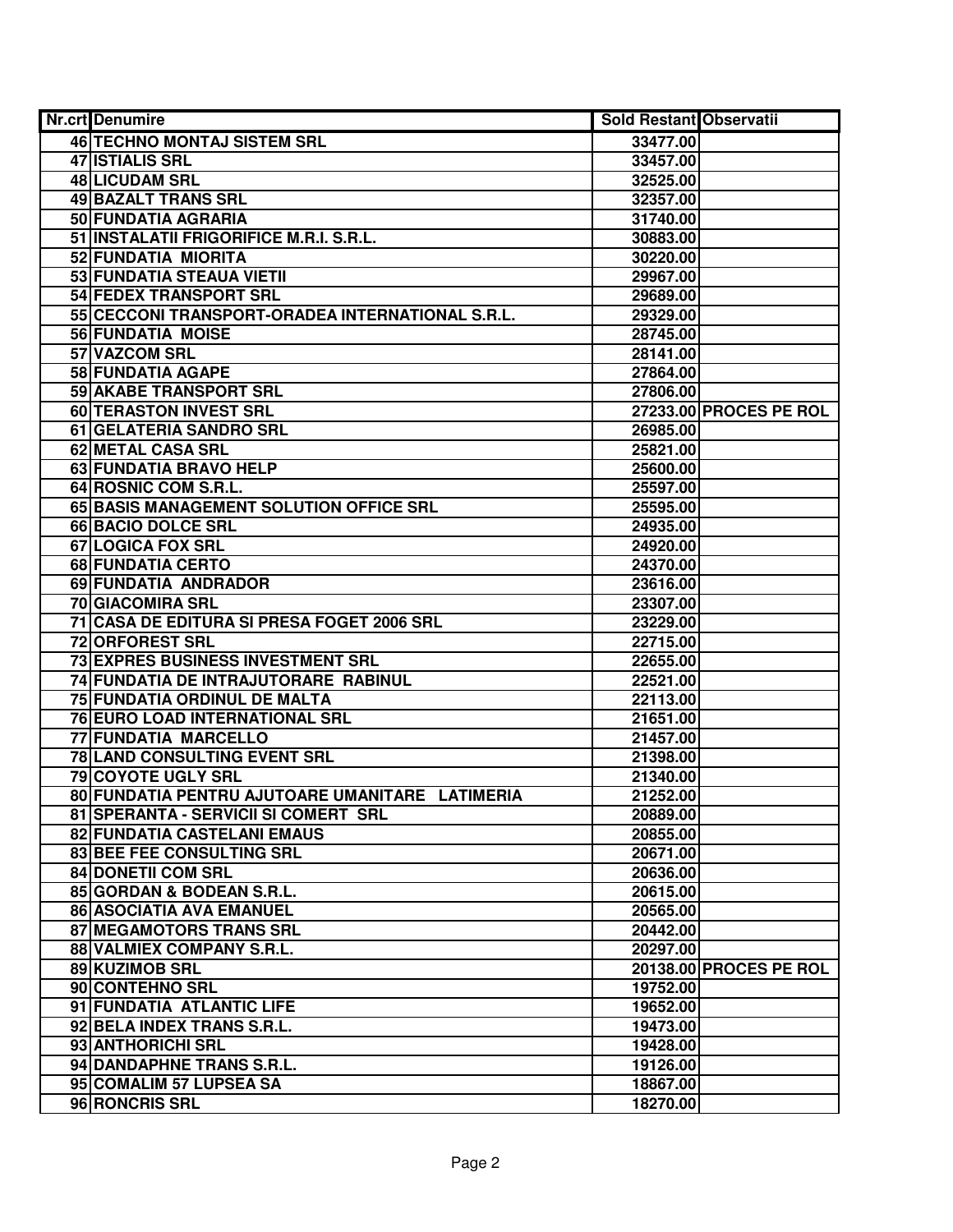| Nr.crt Denumire                          | <b>Sold Restant Observatii</b> |  |
|------------------------------------------|--------------------------------|--|
| 97 SAPPE MARKETING SRL                   | 18121.00                       |  |
| 98 MOBILAELIT STYLE DESIGN S.R.L.        | 18052.00                       |  |
| 99 FUNDATIA PELLE                        | 18013.00                       |  |
| <b>100 BAN GRUP CONSTRUCT</b>            | 17930.00                       |  |
| 101 FUNDATIA DE INTRAJUTORARE PRO - HELP | 17846.00                       |  |
| 102 FUNDATIA MARIA HILFE                 | 17446.00                       |  |
| 103 CENTRUL MEDICAL ASKLEPIOS SRL        | 17351.00                       |  |
| 104 ROMAX DOORS SRL                      | 17349.00                       |  |
| <b>105 EUROSTAR PRO INVEST SRL</b>       | 17181.00                       |  |
| <b>106 FUNDATIA LEGIUNEA CLAUDIA</b>     | 17181.00                       |  |
| <b>107 VELOCOMTEC SRL</b>                | 17139.00                       |  |
| 108 EDIL GAMA                            | 17101.00                       |  |
| 109 GENCO CARWASH SRL                    | 17044.00                       |  |
| 110 SOVECO ROMANIA SRL                   | 16696.00                       |  |
| 111 FUNDATIA IOAN RAT                    | 16355.00                       |  |
| 112 M.C.C. OIL DOWNSTREAM SRL            | 16129.00                       |  |
| 113 CIMREX SRL                           | 15941.00                       |  |
| <b>114 FUNDATIA TARGET</b>               | 15910.00                       |  |
| 115 FARM FOREST SRL                      | 15785.00                       |  |
| <b>116 MATE FOREST SRL</b>               | 15758.00                       |  |
| <b>117 FUNDATIA UNIVERSITARIA</b>        | 15629.00                       |  |
| 118 MILLSTAR PROD S.R.L.                 | 15555.00                       |  |
| 119 NEFTUN PROD IMPEX S.R.L.             | 15546.00                       |  |
| 120 RESTAURANT LA GALLERIA S.R.L.        | 15364.00                       |  |
| 121 SPIRALEXA SRL                        | 15360.00                       |  |
| <b>122 FUNDATIA CONEXIUNI</b>            | 15323.00                       |  |
| 123 SAN - TEAM ROMANIA S.R.L.            | 15138.00                       |  |
| <b>124 CAFE MOLLO SRL</b>                | 15095.00                       |  |
| <b>125 FUNDATIA DAHL</b>                 | 14990.00                       |  |
| <b>126 FUNDATIA TIMOTEI</b>              | 14976.00                       |  |
| <b>127 SATTECH SRL</b>                   | 14960.00                       |  |
| 128 PORTAN I. CALIN CAB. AVOC.           | 14950.00                       |  |
| 129 FUNDATIA SF.ECATERINA                | 14941.00                       |  |
| <b>130 FUNDATIA SFANTA MARIA</b>         | 14881.00                       |  |
| <b>131 GINOBRI TRANSCOM SRL</b>          | 14672.00                       |  |
| 132 FUNDATIA AUMAR                       | 14379.00                       |  |
| 133 FUNDATIA BOXUL ORADEAN               | 14279.00                       |  |
| <b>134 TABAC TRANSILVANIA SRL</b>        | 14260.00                       |  |
| <b>135 FUNDATIA CULTURALA PHOENIX</b>    | 14207.00                       |  |
| 136 PAND-COM-IMPEX SRL                   | 14090.00                       |  |
| 137 CALICOR GROUP SRL                    | 13880.00                       |  |
| 138 FABRIZIO SRL                         | 13750.00                       |  |
| <b>139 FUNDATIA APOCALIPTUS</b>          | 13534.00                       |  |
| 140 PROMO PROD INVEST SRL                | 13507.00                       |  |
| 141   ITALIAN TRADING S.R.L.             | 13406.00                       |  |
| <b>142 PROSTAR CRISTAL SRL</b>           | 13065.00                       |  |
| 143 ROXANAFLOR SRL                       | 13065.00                       |  |
| <b>144 NUKLEON PROD SRL</b>              | 13059.00                       |  |
| <b>145 INTENSIV OIL GROUP SRL</b>        | 12901.00                       |  |
| 146 PIZZAROLA SRL                        | 12800.00                       |  |
| 147 VALSPUM SRL                          | 12573.00                       |  |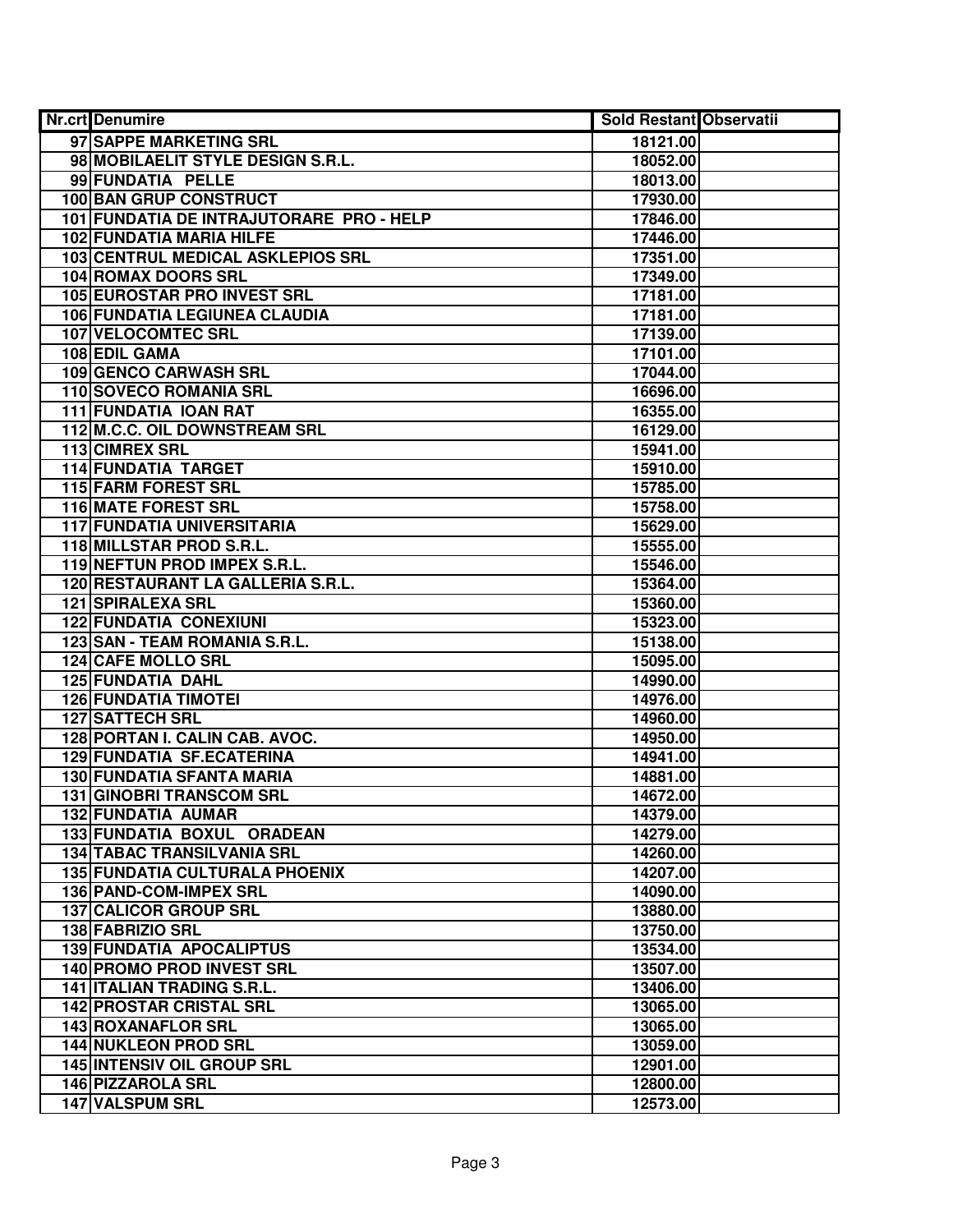| Nr.crt Denumire                                     | <b>Sold Restant Observatii</b> |  |
|-----------------------------------------------------|--------------------------------|--|
| <b>148 ANABOND SRL</b>                              | 12396.00                       |  |
| <b>149 PROFICOM SRL</b>                             | 12339.00                       |  |
| 150 FUNDATIA IULIAN HUMANITAS                       | 12238.00                       |  |
| <b>151 ZIMRA S.R.L.</b>                             | 12221.00                       |  |
| <b>152 KUN TRUCK SRL</b>                            | 11854.00                       |  |
| <b>153 NETIQ SOLUTIONS SRL</b>                      | 11564.00                       |  |
| 154 ROMPUF IMPEX SRL                                | 11443.00                       |  |
| <b>155 TRANSOR TRUST SRL</b>                        | 11440.00                       |  |
| <b>156 TOMI OIL SRL</b>                             | 11363.00                       |  |
| <b>157 DINO &amp; VAS SRL</b>                       | 11361.00                       |  |
| <b>158 ASOCIATIA DAVID CENTER</b>                   | 11355.00                       |  |
| 159 AYMAN SRL                                       | 11198.00                       |  |
| 160 MAKEART SRL                                     | 11198.00                       |  |
| <b>161 SERVICE AUTO MILIAN SRL</b>                  | 11185.00                       |  |
| <b>162 AKTAA COMPANY IMPEX SRL</b>                  | 11134.00                       |  |
| 163 CASINO IBIZA SRL                                | 11106.00                       |  |
| <b>164 DOE PREST SRL</b>                            | 10960.00                       |  |
| <b>165 SIBROM SERV SRL</b>                          | 10787.00                       |  |
| <b>166 WORLD ACTIV COMPANY SRL</b>                  | 10765.00                       |  |
| <b>167 UNIAS EXPERT SRL</b>                         | 10735.00                       |  |
| 168 BIOPANIS S.R.L.                                 | 10678.00                       |  |
| 169 FUNDATIA PRIETENIA ROMANO-TURCA                 | 10519.00                       |  |
| 170 MOLDOTRANS INTERNATIONAL S.R.L.                 | 10481.00                       |  |
| 171 PROIECT GEO 2003 SRL                            | 10462.00                       |  |
| <b>172 LODIANA INVEST SRL</b>                       | 10336.00                       |  |
| 173 EUROGERARDO SRL                                 | 10138.00                       |  |
| <b>174 PADEN CONSTRUCT SRL</b>                      | 9914.00                        |  |
| <b>175 FUNDATIA SPERANTA VESNICA</b>                | 9737.00                        |  |
| 176 MUREDIA S.R.L.                                  | 9661.00                        |  |
| <b>177 ASOCIATIA EL SADAI</b>                       | 9624.00                        |  |
| 178 TECHNO BUILD SRL                                | 9610.00                        |  |
| 179 FUNDATIA STUDENTILOR ECOLOGI SILVA              | 9595.00                        |  |
| <b>180 TOTAL ENERGY PV SRL</b>                      | 9572.00                        |  |
| <b>181 FORMENTERA SRL</b>                           | 9565.00                        |  |
| 182 FLONEL SERVICE S.R.L.                           | 9545.00                        |  |
| <b>183 MOBEXPRES SRL</b>                            | 9529.00                        |  |
| 184 LISATRANS S.R.L.                                | 9510.00                        |  |
| <b>185 PLASTIKAROM SRL</b>                          | 9465.00                        |  |
| <b>186 GEO &amp; LENY TRANS SRL</b>                 | 9436.00                        |  |
| <b>187 LAGALION SRL</b>                             | 9436.00                        |  |
| 188 ASOCIATIA CULTURALA CANTATA MELODICA - SUCURSAL | 9231.00                        |  |
| <b>189 YASSISS WORLD SRL</b>                        | 9181.00                        |  |
| 190 RUNNER COM S.R.L.                               | 9102.00                        |  |
| 191 FUNDATIA SFANTUL GHEORGHE BIRUITORUL            | 8936.00                        |  |
| <b>192 FRATELLI PINTO SRL</b>                       | 8912.00                        |  |
| 193 REPUBLIC CAFE SRL                               | 8849.00                        |  |
| 194 COMPPIL S.A.                                    | 8730.00                        |  |
| <b>195 SEMINEE TOSCA SRL</b>                        | 8714.00                        |  |
| 196 FUNDATIA UMANITARA MEDUZA                       | 8708.00                        |  |
| 197 FUNDATIA DE INTRAJUTORARE CARPATICA             | 8629.00                        |  |
| 198 KERMAG IMPORT EXPORT SRL                        | 8568.00                        |  |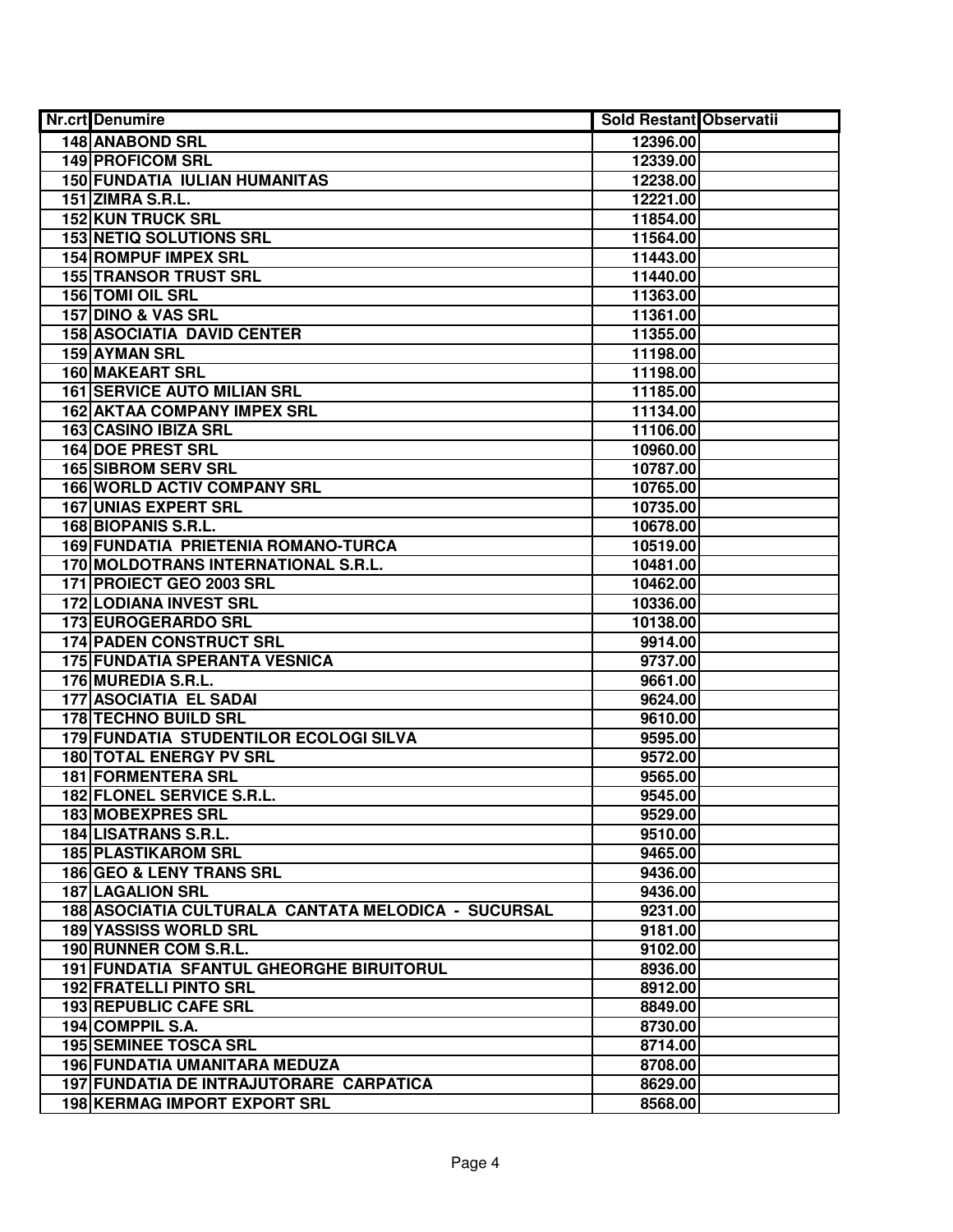| <b>Nr.crt</b> Denumire                           | <b>Sold Restant Observatii</b> |  |
|--------------------------------------------------|--------------------------------|--|
| <b>199 INPROX ORADEA SRL</b>                     | 8482.00                        |  |
| 200 ARTYSTIL HOME SRL                            | 8444.00                        |  |
| 201 IARA VET COM SRL                             | 8345.92                        |  |
| 202 DIESEL IMPEX SRL                             | 8282.00                        |  |
| <b>203 DORIRINA CONT SRL</b>                     | 8262.00                        |  |
| 204 FUNDATIA RALUCA                              | 8216.00                        |  |
| 205 HALINOTRANS SRL                              | 8194.00                        |  |
| 206 MAR INTERNATIONAL TRANS S.R.L.               | 8179.00                        |  |
| 207 IDANITA COM S.R.L.                           | 8101.00                        |  |
| 208 FUNDATIA TEODORA CARITY                      | 7990.00                        |  |
| <b>209 PANTOS TOURS SRL</b>                      | 7982.00                        |  |
| 210 FASTLINK SRL                                 | 7973.00                        |  |
| 211 CONFREP S.R.L.                               | 7958.00                        |  |
| 212 ASOCIATIA CENTRUL DE STUDII CRESTINE         | 7920.00                        |  |
| 213 ALCAHIM SRL                                  | 7893.00                        |  |
| 214 KISS CAFFE SRL                               | 7893.00                        |  |
| 215 LORIAN TRADE S.R.L.                          | 7893.00                        |  |
| 216 SIMOVIO SRL                                  | 7893.00                        |  |
| 217 TRANSILVANIA GEN. IMP.-EXP. SRL              | 7752.00                        |  |
| 218 CORASON SRL                                  | 7726.00                        |  |
| 219 DUENA COMIMPEX SRL                           | 7509.00                        |  |
| 220 MEDAVID SRL                                  | 7472.00                        |  |
| 221 MIFLO STYLE SRL                              | 7466.00                        |  |
| 222 CASA AMBIENT SRL                             | 7444.00                        |  |
| 223 ASOCIATIA CARITATIVA ROMANO-ENGLEZA MEDICAID | 7379.00                        |  |
| 224 FUNDATIA LUKANCA                             | 7347.00                        |  |
| 225 FLORICICA MAGAZIN S.R.L.                     | 7292.00                        |  |
| 226 LUSEL PROD SRL                               | 7290.00                        |  |
| 227 BIATOD SRL                                   | 7269.00                        |  |
| 228 EGBERT AGRISERVICES SRL                      | 7260.00                        |  |
| 229 SIGMALUX SRL                                 | 7258.00                        |  |
| 230 ROMTACTIC SRL                                | 7253.00                        |  |
| 231 FAGIANCA SRL                                 | 7218.00                        |  |
| 232 VEST TRUCKRO SRL                             | 7131.00                        |  |
| 233 ADJARA COM SRL                               | 7062.00                        |  |
| 234 LOGONOVO SRL                                 | 7048.00                        |  |
| 235 CASIMO CLUB SRL                              | 7047.00                        |  |
| 236 FARAUIBO SRL                                 | 7031.00                        |  |
| 237 LUC-TAV PRODCOMSERV S.R.L.                   | 6984.00                        |  |
| 238 DANIS CONFEXIM SRL                           | 6939.00                        |  |
| 239 MESTERUL CASEI SRL                           | 6925.00                        |  |
| 240 FORESTSOFT SRL                               | 6908.00                        |  |
| 241 ANCILIA SRL                                  | 6845.00                        |  |
| 242 COMPANIA DE SERVICII FINANCIARE MODRU SRL    | 6796.00                        |  |
| 243 FLORINEL PROD                                | 6680.00                        |  |
| 244 REPADY EXPRES SRL                            | 6600.00                        |  |
| 245 BENY M SERVCOM S.R.L.                        | 6593.00                        |  |
| 246 MONTANA PLAY S.R.L.                          | 6531.00                        |  |
| 247 PEDRINO SRL                                  | 6492.00                        |  |
| 248 BELVERDE SRL                                 | 6461.00                        |  |
| 249 GABI & LACI SRL                              | 6441.00                        |  |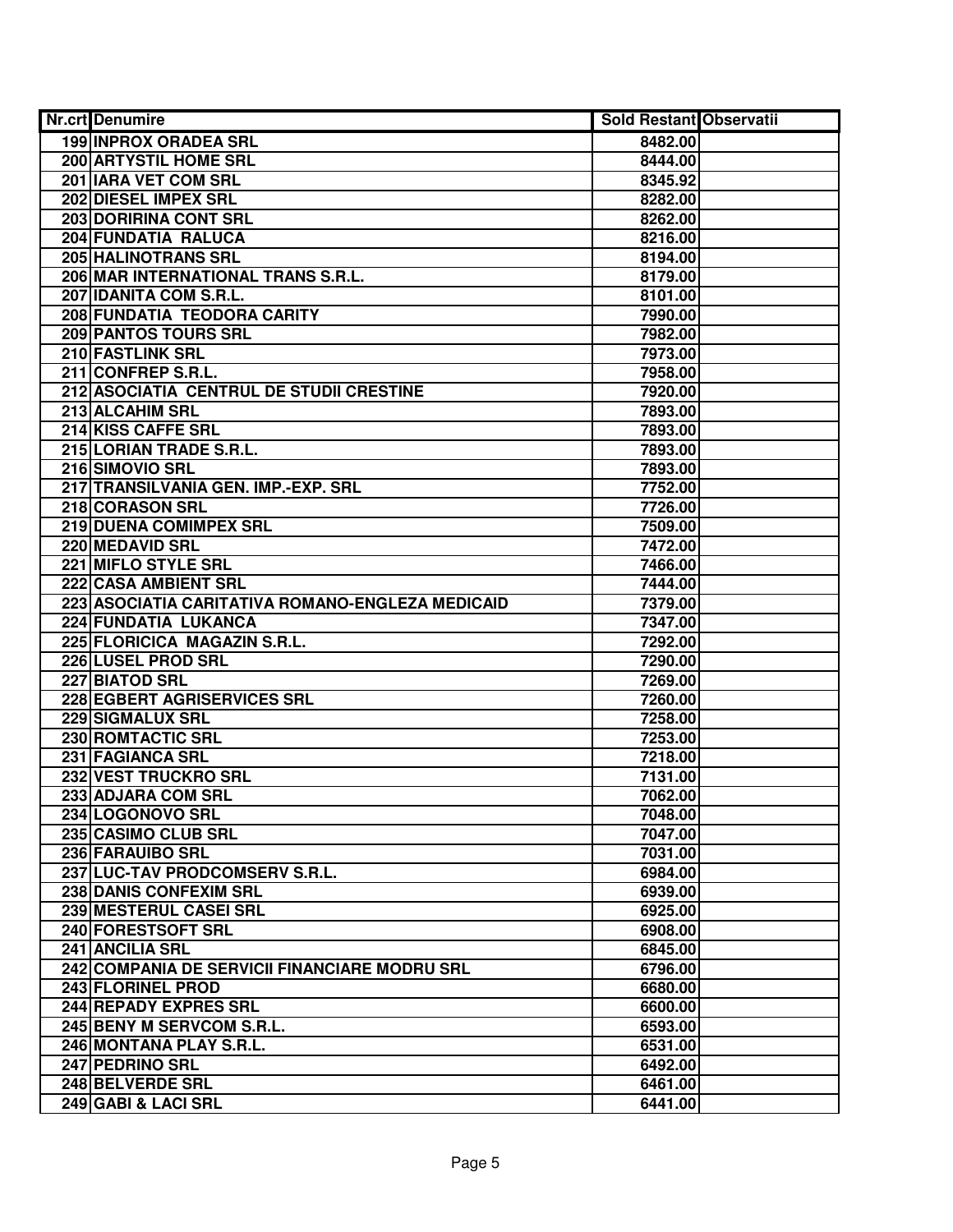| Nr.crt Denumire                                        | Sold Restant Observatii |  |
|--------------------------------------------------------|-------------------------|--|
| 250 EXTRAPAN S.R.L.                                    | 6360.00                 |  |
| 251 FUNDATIA ARIANNA                                   | 6342.00                 |  |
| 252 MARINADI SERVCOM SRL                               | 6338.00                 |  |
| 253 DULCE PUGLIA SRL                                   | 6313.00                 |  |
| <b>254 LIMAR PREST SRL</b>                             | 6311.00                 |  |
| 255 FUNDATIA DE INTRAJUTORARE FLORIANOR                | 6247.00                 |  |
| 256 GIA BUSINESS SRL                                   | 6184.00                 |  |
| 257 BISMAN S.R.L.                                      | 6147.00                 |  |
| 258 FUNDATIA OMENIA SOCIALA ARTA DE A FI OM FILIALA    | 6140.00                 |  |
| 259 SALOMGEO THERM IMPEX S.R.L.                        | 6139.00                 |  |
| 260 BIG INFO SRL                                       | 6101.00                 |  |
| <b>261 SUPER CONFORT SRL</b>                           | 6066.00                 |  |
| 262 LOC VECHI SRL                                      | 6047.00                 |  |
| <b>263 REDIS TRANS SRL</b>                             | 6041.00                 |  |
| 264 CAFE AFRIKA SRL                                    | 6028.00                 |  |
| 265 ZOLFRAN TRADE SRL                                  | 6016.00                 |  |
| 266 CLEMENT NAPOLEON SRL                               | 5962.00                 |  |
| <b>267 MOTORSMITH SRL</b>                              | 5905.00                 |  |
| 268 SINDICATUL SOFERILOR BIHOR DIN S.C. TAXI-BIHOR ORA | 5898.00                 |  |
| 269 PUPA COM S.R.L.                                    | 5876.00                 |  |
| 270 ACONTES SRL                                        | 5859.00                 |  |
| 271 AVINKA SRL                                         | 5806.00                 |  |
| 272 SIRACUSA SRL                                       | 5799.00                 |  |
| 273 TODIANA SRL                                        | 5794.00                 |  |
| 274 CARIMP CONSTRUCT SRL                               | 5763.00                 |  |
| 275 INTERROSI SRL                                      | 5638.00                 |  |
| 276 DEWAELE TRANSPORT SRL                              | 5625.00                 |  |
| 277 TAR & TAR BROKER DE ASIGURARE S.R.L.               | 5619.00                 |  |
| 278 TRANSILVANIAN MUSIC PRODUCTIONS S.R.L.             | 5600.00                 |  |
| 279 KALZ FLEX SRL                                      | 5575.00                 |  |
| 280 DARMYRA CONF SRL                                   | 5556.00                 |  |
| 281 LUIGY COMIMPEX SRL                                 | 5543.00                 |  |
| 282 NEL&VICHI SRL                                      | 5531.00                 |  |
| 283 FUNDATIA LUMINA CELESTA                            | 5524.00                 |  |
| 284 AMBIENT SYSTEMS SRL                                | 5517.00                 |  |
| 285 TRANS - IMPEX S.R.L.                               | 5513.00                 |  |
| 286 NELSIMONA S.R.L.                                   | 5452.00                 |  |
| 287 AVRILANA SPEDITION S.R.L.                          | 5396.00                 |  |
| 288 HIDROSIM SRL                                       | 5379.00                 |  |
| 289 SMB S.R.L                                          | 5356.00                 |  |
| 290 DAKRISIO SRL                                       | 5345.00                 |  |
| 291 FGM SOLAR SRL                                      | 5337.00                 |  |
| 292 ROYAL DGA BAR SRL                                  | 5335.00                 |  |
| 293 CRISTAL HEA S.R.L.                                 | 5313.00                 |  |
| 294 HANKOOK GWAN SRL                                   | 5313.00                 |  |
| 295 INTERNATIONAL PAGANELLI SRL                        | 5313.00                 |  |
| 296 MAYA VITAL GROUP SRL                               | 5313.00                 |  |
| 297 MIXODUS SRL                                        | 5313.00                 |  |
| 298 NICFLOR DISTRIBUTION GRUP SRL                      | 5313.00                 |  |
| 299 ALEMIRANA SOLUTIONS SRL                            | 5307.00                 |  |
| 300 SETACO MET S.R.L.                                  | 5306.00                 |  |